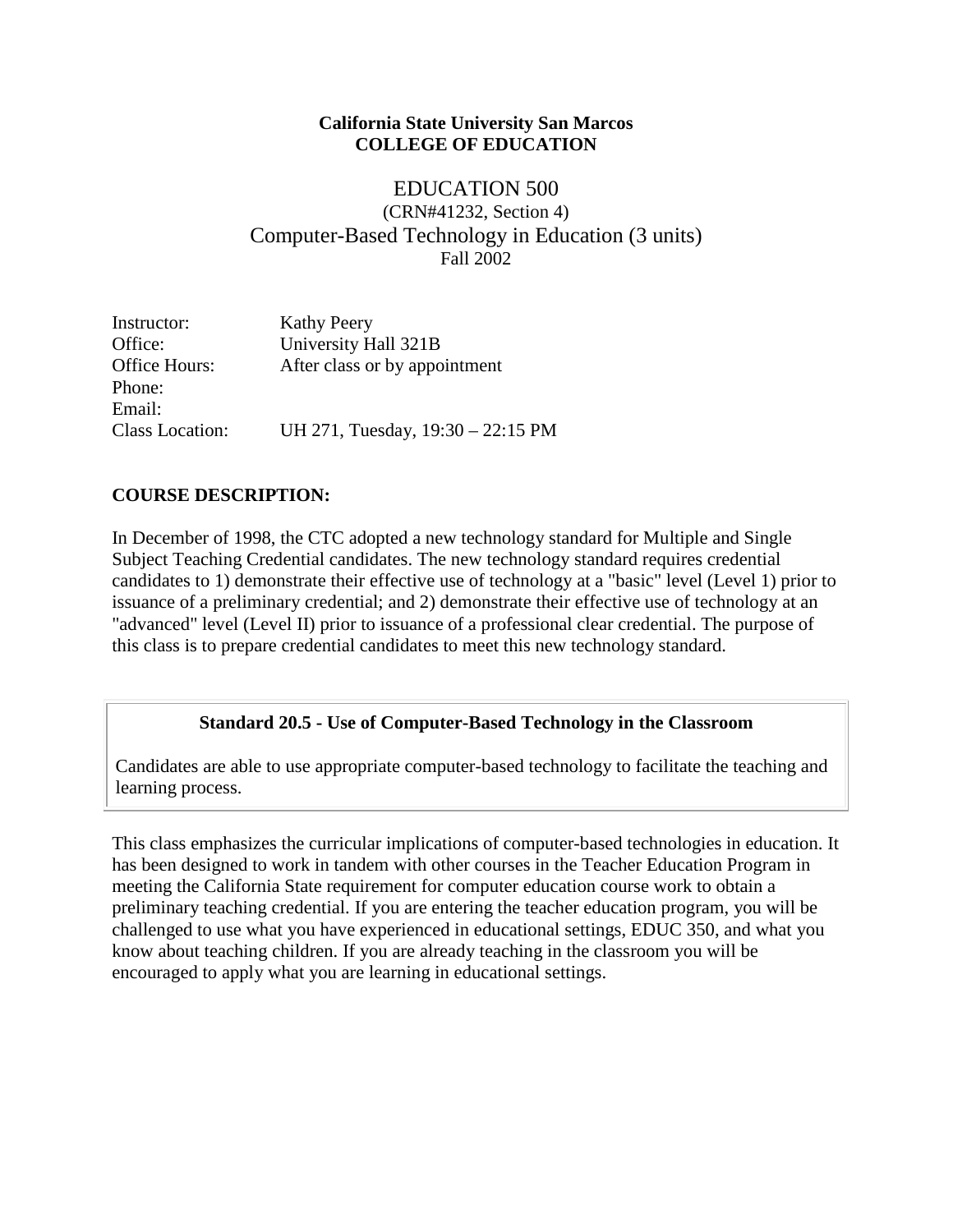#### **PREREQUISITE**

Successful completion of the CSUSM Computer Literacy requirement or approval of instructor. This course is designed to enable decision-making regarding the use of computers to an educational setting. It does not cover instruction of basic computer competencies.

## **REQUIRED TEXT AND MATERIALS**

- *Teachers Discovering Computers: Integrating Technology in the Classroom*  (Shelly & Cashman)
- Five Disks 1.40 MB PC or Mac Format (Label with your name) OR ZIP Disk
- Pay for Print Card: May be purchased in Academic Hall 202

#### **Optional Resources**

o National Educational Technology Standards for Teachers: NETS Book

#### **COE Mission Statement**

The mission of the College of Education community is to collaboratively transform public education by preparing thoughtful educators and advancing professional practices. We are committed to diversity, educational equity, and social justice, exemplified through reflective teaching, life-long, learning, innovative research, and on-going service. Our practices demonstrate a commitment to student-centered education, diversity, collaboration, professionalism, and shared governance.

## **COURSE OBJECTIVES**:

This class will help you to:

- gain proficiency in the use of computers
- make informed and critically reflective decisions regarding the choice, use and creation of educational technology applications

The following required competencies for all California teachers have been established by legislation. Commencing **January 1, 2000**, the minimum requirements for the preliminary multiple or single subject credential include demonstration of the ability to do the following:

(1) Identify issues involved in the access to, use of, and control of computer-based technologies, including, but not limited to:

(a) the impact of technology upon the learning process;

(b) the moral, legal, and ethical implications, including copyright infringement;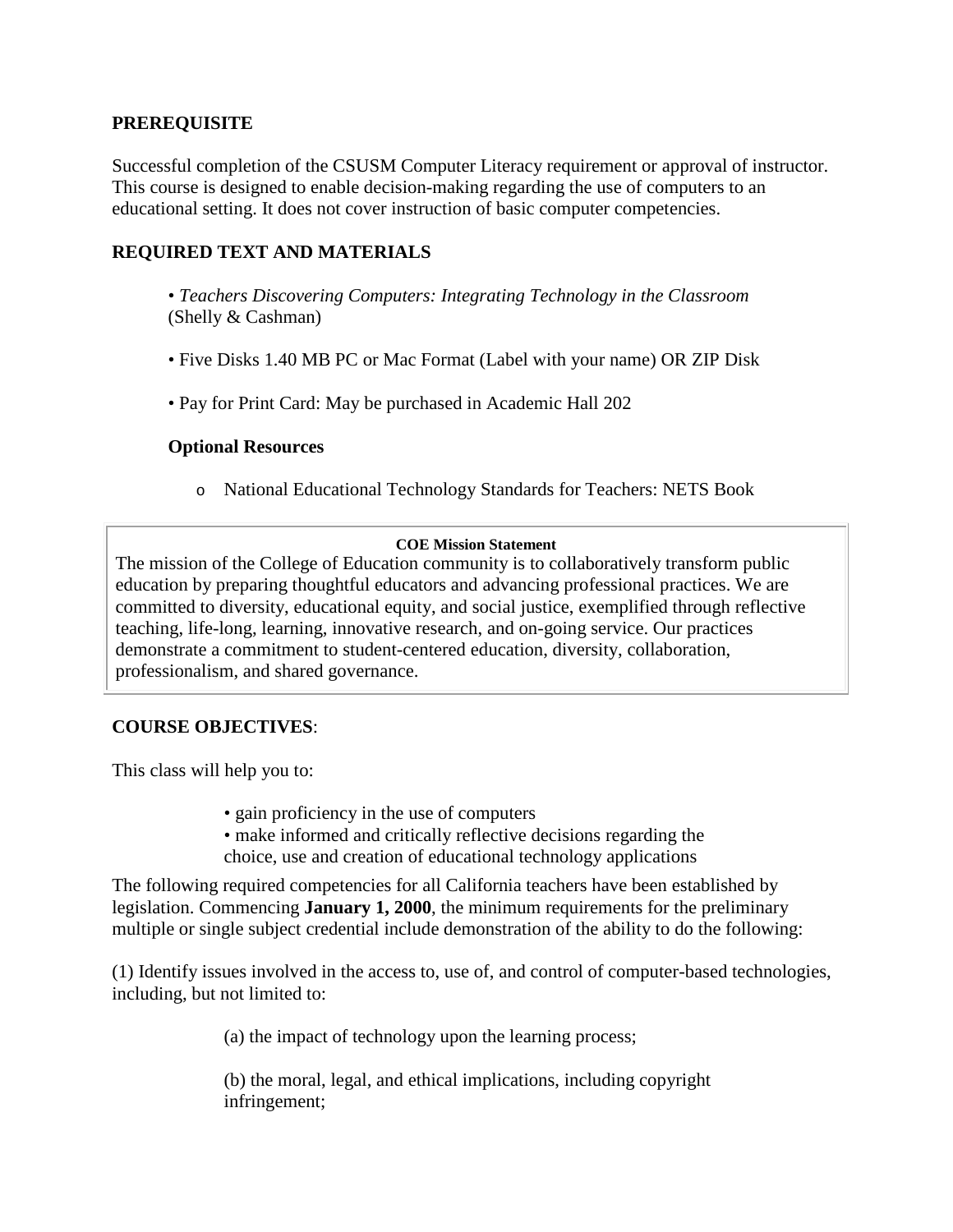(c) the economic and social implications of that access, use, and control, including the need

to provide equitable access to technology.

(2) Demonstrate, within appropriate subject areas and grade levels, the application and use of computer-based technology as a tool to enhance the development of problem solving skills, critical thinking skills, or creative processes through course-based projects and demonstration lessons. Demonstrate knowledge of basic operations, terminology, and capabilities of computerbased technology and the use of computer hardware, software, and system components.

(3) Appropriate to the subject area and grade level, demonstrate a basic understanding of and ability to use representative programs from each of the following categories:

> (a) computer applications and electronic tools, such as word processing, data bases, graphics, spreadsheets, telecommunications (including email), portfolio management, page-layout, networking, reference, and authoring software;

(b) technology-based activities, such as simulations, demonstrations, tutorials, drill and practice, and interactive software;

(c) utility programs for classroom administration, such as those for record keeping, gradebook, lesson planning, generating instructional materials, and managing instruction.

(4) Demonstrate the application and use of computer-based technologies as tools to enable the development of problem-solving skills, critical thinking skills, and creative processes. Examples of such skills and processes are: gathering and analyzing data, generating and testing hypotheses, classifying, comparing and contrasting, inferring, evaluating and composing and designing.

# ADMINISTRATIVE REQUIREMENTS OF STUDENTS

This class will utilize distributed learning instructional strategies. Students must keep up with class assignments from week to week and will complete the lab assignments in both on-campus or off-campus locations. Plan to spend up to seven hours out of class each week to complete required readings, communicate with email, complete or expand lab assignments and to gain familiarity with educational technology applications.

Students are required to keep a copy of all work and are expected to submit examples of best practice for their portfolio evaluation. All proof of work accomplished is the responsibility of the student. Students will construct a notebook, portfolio, including disk(s) of the work done over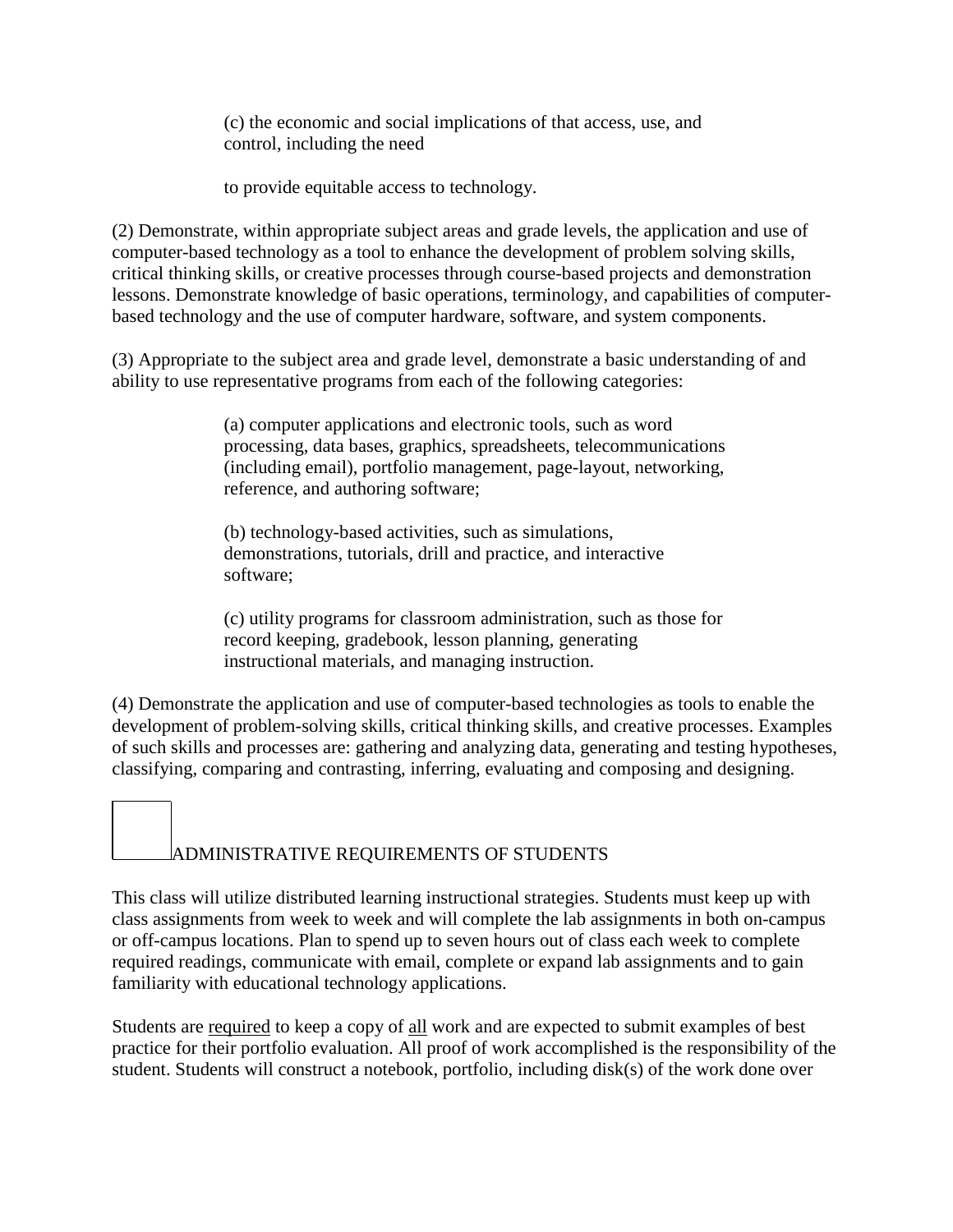the semester to serve as a professional portfolio and sampling of technology accomplishments. In some cases assignments may be completed within the allotted class time.

Please be sure to read and understand the CSUSM policy on plagiarism and cheating as it will be strictly enforced. Academic dishonesty including plagiarism or copyright infringement will be reported to the University and will result in a course grade of F.

## **Attendance Policy**

**Due to the dynamic and interactive nature of this course, all students are expected to attend specifically designated classes and communicate regularly with email study groups and instructor to participate in distributed learning activities. Attendance for EDUC 500 is measured by the degree of active participation both online and in class, the quality of lab work assignments, and the degree of investment as evidenced by positive interaction with professor and peers. Should the student have extenuating circumstances, s/he should contact the instructor as soon as possible.**

## **REQUIREMENTS AND EVALUATION:**

California State University San Marcos has adopted an all-university writing requirement. In each course, students are required to write at least 2500 words in essays, exercises, papers and examinations.

## • **Labs and Assignments**

Labs will reflect work done at the computers. Assignments will be made to reinforce concepts covered in class and to provide adequate practice. Dependability and promptness are expected. Late assignments will receive reduced points. If you find you cannot be in class, please make sure another class member delivers your assignment. All assignments should be prepared in a digitized format and **printed out free of spelling and grammar mistakes**. Back up your work regularly. Total points for an assignment will be given when: all components of the assignment have been completed to the fullest extent and submitted on time, no grammar or spelling errors are evident, and student has shown understanding of the course concepts addressed in the assignment. Points are deducted for late, incomplete or when the quality of the work does not reflect a graduate level.

## • **Midterm Examination**

The midterm examination will cover chapters of the textbook and information presented in class. The end of the chapter Check Points provide an excellent review of key concepts.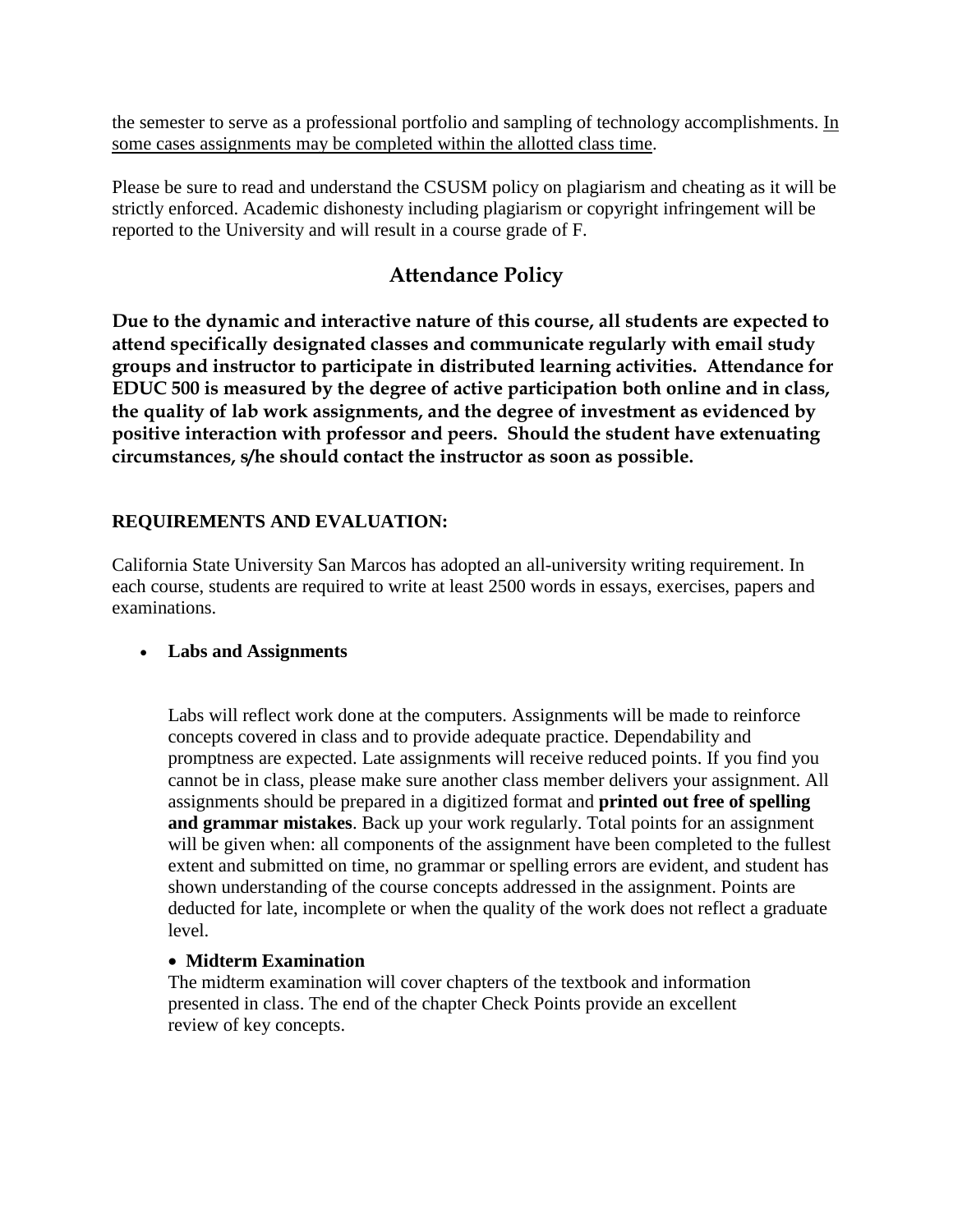#### • **Position Paper**

You will take a position on an education issue related to technology and write a 500 word essay based on at least three references.

- Identity and define the issue
- Clearly state your position
- Give reasons and examples to support your position
- In your conclusion summarize keys points and explain what you think should be done
- Carefully edit for spelling, grammar and usage errors

#### See [Position Paper Rubric](http://rubistar.4teachers.org/view_rubric.php3?id=353605)

#### • **Reading Journal**

You will respond to the assigned readings in a reading journal saved as a Word document. As you read the textbook, you will also explore the rich supplementary resources on the textbook Web site. See the Readings for Education 500 schedule for specific details. Although you are expected to follow the reading schedule, the journal will submitted twice during the semester.

#### • **Final Project**

Critical Analysis: This class requires that you engage in self-reflection to assess the degree to which you have comprehended and are able to apply the concepts covered in this class. You are required to create a portfolio of appropriate samples from your class assignments that you believe best reflect your progress and growth. These may include, but not be limited to the following: sample of a wordprocessed document, database or spreadsheet projects, PowerPoint or Inspiration.

Reflection: From your portfolio samples, select two that are most meaningful to you. Using a word processor, compose a critical reflection describing (a) why you selected these two to write about, (b) what did you enjoy about completing them? (c) what challenges did they present? (d) how did you overcame any obstacles? (e) what did you learn from those assignments? And, most importantly…(f) how would you change your work now that you have had time to reflect? (These reflections equal three pages double spaced, 12 point Times Font - submitted with portfolio).

Synthesis: From the items in your portfolio, select one application that you would like to investigate further. **Develop a student project** beyond what the original assignment required. Expand and demonstrate your skills in the application to a higher degree (instructor approval required). The goal of this assignment is to demonstrate your ability to identify, act on, and achieve goals for self-learning with educational applications of technology. (Final Project). This project will be presented to the class.

Application: Using the Lesson Plan Template specified, create a lesson utilizing technology to teach a particular content or skill (developed in the final project). Describe the target population (including age), curriculum standards, instructional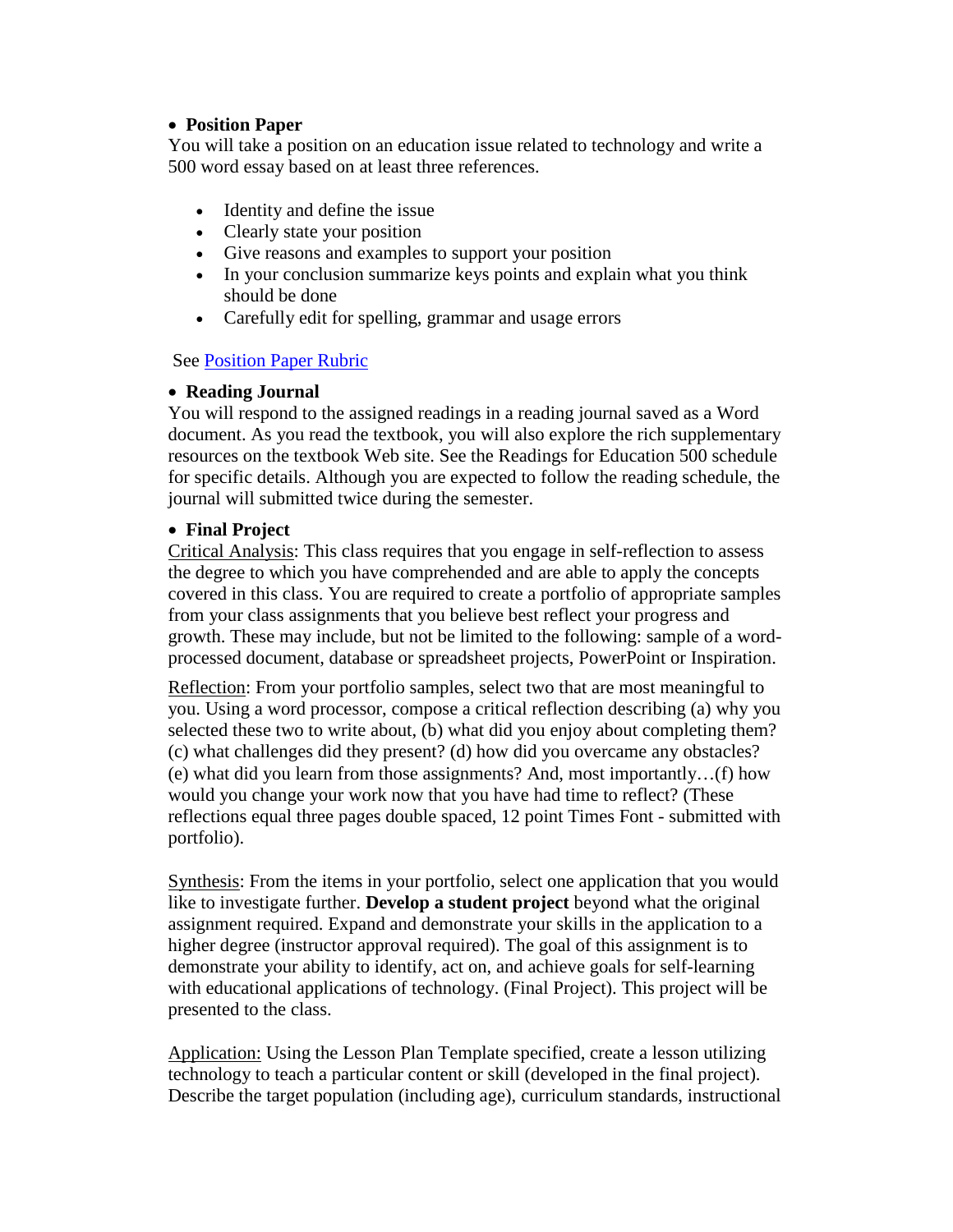objectives, instructional plan for implementation, and methods of evaluation. If you have not previously taught in the classroom, take your plan to a classroom teacher and get feedback before you present. This lesson plan will coincide with the Synthesis (Final Project).

#### • **Class Investment**

Your investment in this class is demonstrated through regular class attendance and participation, through active, constructive and creative contributions - both online and in class, and through participation in cooperative collaborative learning. The past experience, both aching and computer expertise, of class members will benefit everyone and provide a valuable resource for the class

- 25% labs & assignments
- 10% midterm examination
- 15% position paper
- 20% reading journal
- 20% portfolio and final project
- 10% class investment (attendance and participation)

#### **GRADING PROCEDURES AND ASSIGNMENTS**

Grading is calculated on the standard

| $94 - 100 = A$  | $80 - 83 = B$   | $70 - 73 = C$  |
|-----------------|-----------------|----------------|
| $90 - 93 = A$   | $77 - 79 = C +$ | $60 - 69 = D$  |
| $87 - 89 = B +$ | $74 - 76 = C$   | below $60 = F$ |
| $84 - 86 = B$   |                 |                |

You must maintain a B average in your teacher education courses.

#### **Statement of CLAD Emphasis**

In 1992, the College of Education voted to infuse Crosscultural, Language and Academic Development (CLAD) competencies across the curriculum. The CLAD competencies are attached to this syllabus and the competencies covered are highlighted.

## **Definitions**